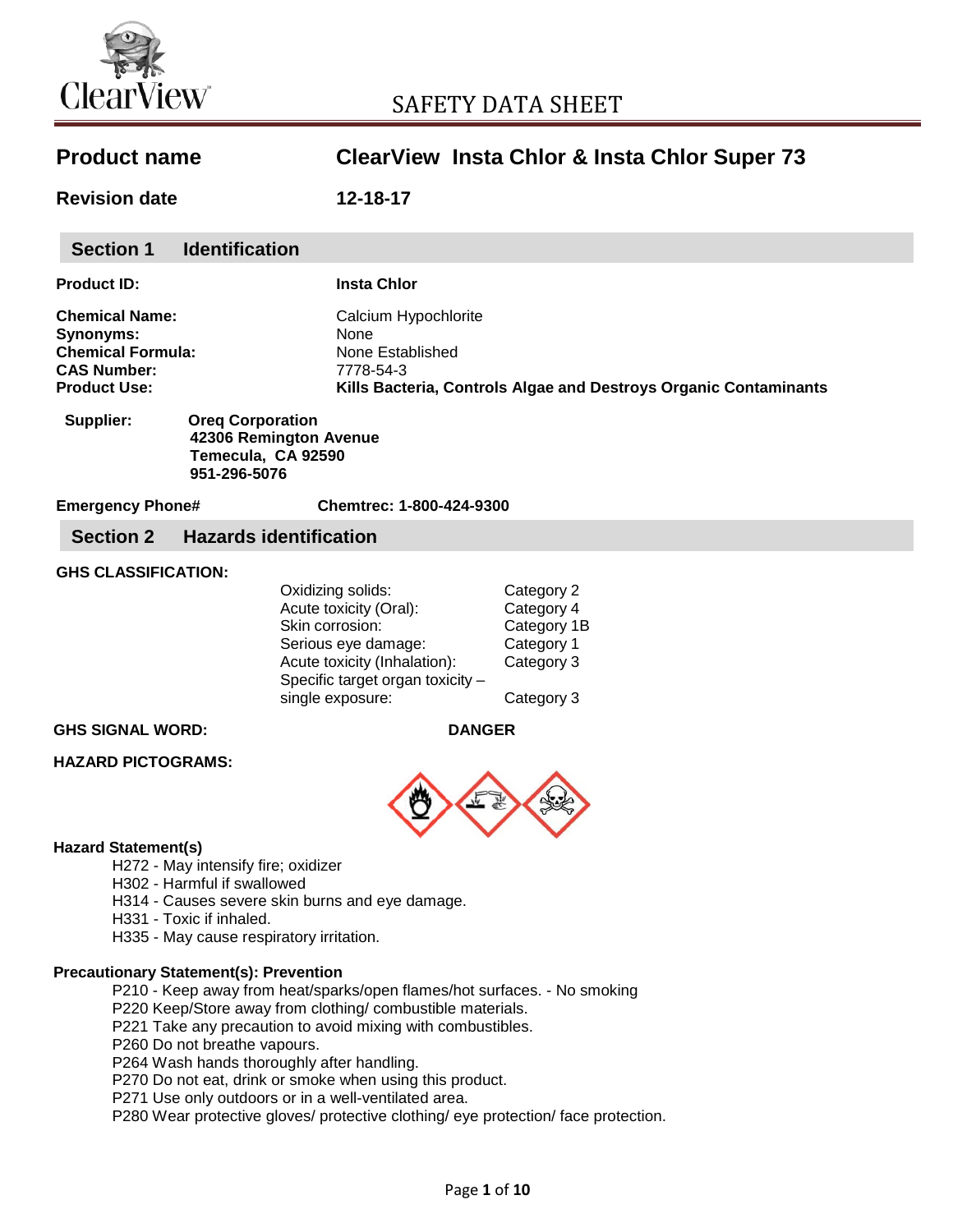

**Revision date 12-18-17**

## **Section 2 Hazards identification - (Continued)**

## **Response:**

P301 + P312 IF SWALLOWED: Call a POISON CENTER or doctor/ physician if you feel unwell.

P301 + P330 + P331 IF SWALLOWED: Rinse mouth. Do NOT induce vomiting.

P303 + P361 + P353 IF ON SKIN (or hair): Remove/ Take off immediately all contaminated clothing. Rinse skin with water/ shower.

P304 + P340 IF INHALED: Remove victim to fresh air and keep at rest in a position comfortable for breathing.

P305 + P351 + P338 IF IN EYES: Rinse cautiously with water for several minutes. Remove contact lenses, if present and easy to do. Continue rinsing.

P310 Immediately call a POISON CENTER or doctor/ physician.

P363 Wash contaminated clothing before reuse.

P370 + P378 In case of fire: Use water spray, alcohol-resistant foam, dry chemical or carbon dioxide to extinguish.

## **Storage:**

P403 + P233 Store in a well-ventilated place. Keep container tightly closed. P405 Store locked up.

## **Disposal:**

P501 Dispose of contents/container in accordance with local regulation.

**Other Hazards:** None Known

## **Section 3 Composition / Information on ingredients**

| <b>Chemical Name</b><br><b>CALCIUM HYPOCHLORITE</b><br>SODIUM CHLORIDE<br><b>CALCIUM CHLORATE</b><br><b>CALCIUM CHLORIDE</b><br><b>CALCIUM HYDROXIDE</b><br><b>CALCIUM CARBONATE</b><br>Water | <b>CAS Number</b><br>7778-54-3<br>7647-14-5<br>10137-74-3<br>10043-52-4<br>1305-62-0<br>471-34-1<br>7732-18-5                                                                                                                                                                               | <b>Percent Range</b><br>$60 - 80$<br>$10 - 20$<br>$0 - 5$<br>$0 - 5$<br>$0 - 4$<br>$0 - 5$<br>$5.5 - 10$ |  |
|-----------------------------------------------------------------------------------------------------------------------------------------------------------------------------------------------|---------------------------------------------------------------------------------------------------------------------------------------------------------------------------------------------------------------------------------------------------------------------------------------------|----------------------------------------------------------------------------------------------------------|--|
| <b>Section 4</b><br><b>First - aid measures</b>                                                                                                                                               |                                                                                                                                                                                                                                                                                             |                                                                                                          |  |
| <b>General Advice:</b>                                                                                                                                                                        | Call a poison control center or doctor for treatment advice. Have the product container or label<br>with you when calling a poison control center or doctor, or going for treatment.                                                                                                        |                                                                                                          |  |
| <b>Inhalation:</b>                                                                                                                                                                            | IF INHALED: Move person to fresh air. If person is not breathing, call 911 or an ambulance,<br>then give artificial respiration, preferably mouth-to-mouth if possible. Call a poison control<br>center or doctor for further treatment advice.                                             |                                                                                                          |  |
| <b>Skin Contact:</b>                                                                                                                                                                          | IF ON SKIN OR CLOTHING: Take off contaminated clothing. Rinse skin immediately with<br>plenty of water for 15-20 minutes. Call a poison control center or doctor for treatment advice.                                                                                                      |                                                                                                          |  |
| Eye Contact:                                                                                                                                                                                  | IF IN EYES: Hold eye open and rinse slowly and gently with water for 15-20 minutes.<br>Remove contact lenses, if present, after the first 5 minutes, then continue rinsing eye.<br>Call a poison control center or doctor for treatment advice.                                             |                                                                                                          |  |
| Ingestion:                                                                                                                                                                                    | IF SWALLOWED: Call a poison control center or doctor immediately for treatment advice.<br>Have person sip a glass of water if able to swallow. Do not induce vomiting unless told to do so<br>by a poison control center or doctor. Do not give anything by mouth to an unconscious person. |                                                                                                          |  |
| <b>Notes to Physician:</b>                                                                                                                                                                    | Probable mucosal damage may contraindicate the use of gastric lavage.                                                                                                                                                                                                                       |                                                                                                          |  |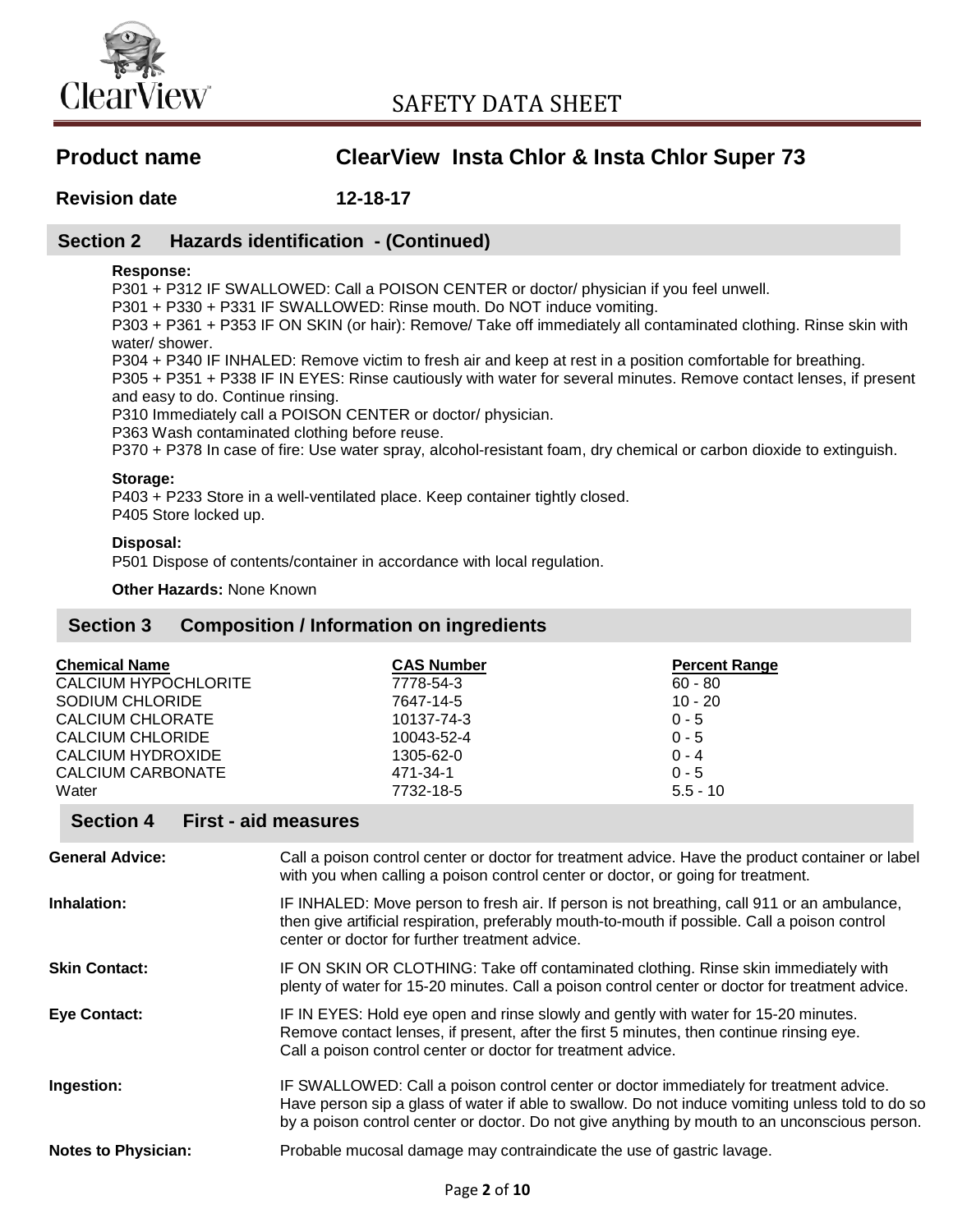

| <b>Product name</b>                                                                    | <b>ClearView Insta Chlor &amp; Insta Chlor Super 73</b>                                                                                                                                                                                                                                                                                                                                                                   |  |
|----------------------------------------------------------------------------------------|---------------------------------------------------------------------------------------------------------------------------------------------------------------------------------------------------------------------------------------------------------------------------------------------------------------------------------------------------------------------------------------------------------------------------|--|
| <b>Revision date</b>                                                                   | 12-18-17                                                                                                                                                                                                                                                                                                                                                                                                                  |  |
| <b>Section 5</b>                                                                       | Fire - fighting measures                                                                                                                                                                                                                                                                                                                                                                                                  |  |
| <b>Flammability Summary (OSHA):</b>                                                    | This product is chemically reactive with many substances. Any contamination of the product<br>with other substances by spill or otherwise may result in a chemical reaction and fire., This<br>product is a strong oxidizer which is capable of intensifying a fire once started., Product is not<br>known to be flammable, combustible or pyrophoric.                                                                    |  |
| <b>Flammable Properties</b><br><b>Flash Point:</b><br><b>Autoignition Temperature:</b> | Not applicable<br>Not applicable                                                                                                                                                                                                                                                                                                                                                                                          |  |
| <b>Extinguishing Media:</b>                                                            | Water only. Do not use dry extinguishers containing ammonium compounds.                                                                                                                                                                                                                                                                                                                                                   |  |
| <b>Fire Fighting Instructions:</b>                                                     | Use water to cool containers exposed to fire. See Section 6 for protective equipment for fire<br>fighting.                                                                                                                                                                                                                                                                                                                |  |
| <b>Upper Flammable /</b><br>Explosive Limit, % in air:                                 | Not applicable                                                                                                                                                                                                                                                                                                                                                                                                            |  |
| Lower Flammable /<br>Explosive Limit, % in air:                                        | Not applicable                                                                                                                                                                                                                                                                                                                                                                                                            |  |
| <b>Section 6</b><br><b>Accidental release measures</b>                                 |                                                                                                                                                                                                                                                                                                                                                                                                                           |  |
| <b>Personal Protection for</b><br><b>Emergency Situations:</b>                         | Response to a large quantity spill (100 pounds or greater) or when dusting or decomposition<br>gas exposure could occur requires the use of a positive pressure full face supplied air<br>respirator or self contained breathing apparatus (SCBA), chemical resistant gloves, coveralls<br>and boots. In case of fire, this personal protective equipment should be used in addition to<br>normal fire fighter equipment. |  |
| <b>Spill Mitigation Procedures</b>                                                     |                                                                                                                                                                                                                                                                                                                                                                                                                           |  |
| Air Release:                                                                           | Vapors may be suppressed by the use of water fog. All water utilized to assist in fume<br>suppression, decontamination or fire suppression may be contaminated and must be<br>contained before disposal and/or treatment.                                                                                                                                                                                                 |  |
| <b>Water Release:</b>                                                                  | This product is heavier than water. This material is soluble in water. Monitor all exit water for<br>available chlorine and pH. Advise local authorities of any contaminated water release.                                                                                                                                                                                                                               |  |
| <b>Land Release:</b>                                                                   | Contact 1-800-654-6911 immediately. DANGER: All spills of this product should be treated as contaminated. Contaminated<br>product may initiate a chemical reaction that may spontaneously ignite any combustible material present, resulting in a fire of                                                                                                                                                                 |  |

great intensity. In case of a spill, separate all spilled product from packaging, debris and other material. Using a clean broom or shovel, place all spilled product into plastic bags, and place those bags into a clean, dry disposal container, properly marked and labeled. Disposal containers made of plastic or metal are recommended. Do not seal disposal containers tightly. Immediately remove all product in disposal containers to an isolated area outdoors. Place all damaged packaging material in a disposal container of water to assure decontamination (i.e. removal of all product) before disposal. Place all undamaged packaging in a clean, dry container properly marked and labeled. Call for disposal procedures.

#### **Additional Spill Information :**

Hazardous concentrations in air may be found in local spill area and immediately downwind. Remove all sources of ignition. Stop source of spill as soon as possible and notify appropriate personnel. Dispose of spill residues per guidelines under Section 13, Disposal Consideration. This material may be neutralized for disposal; you are requested to contact Arch Chemicals at 1-800-654-6911 before beginning any such procedure. FOR ALL TRANSPORTATION ACCIDENTS, CALL CHEMTREC: 1-800-424-9300 REPORTABLE QUANTITY: 10 lbs. (as calcium hypochlorite) per 40 CFR 302.4.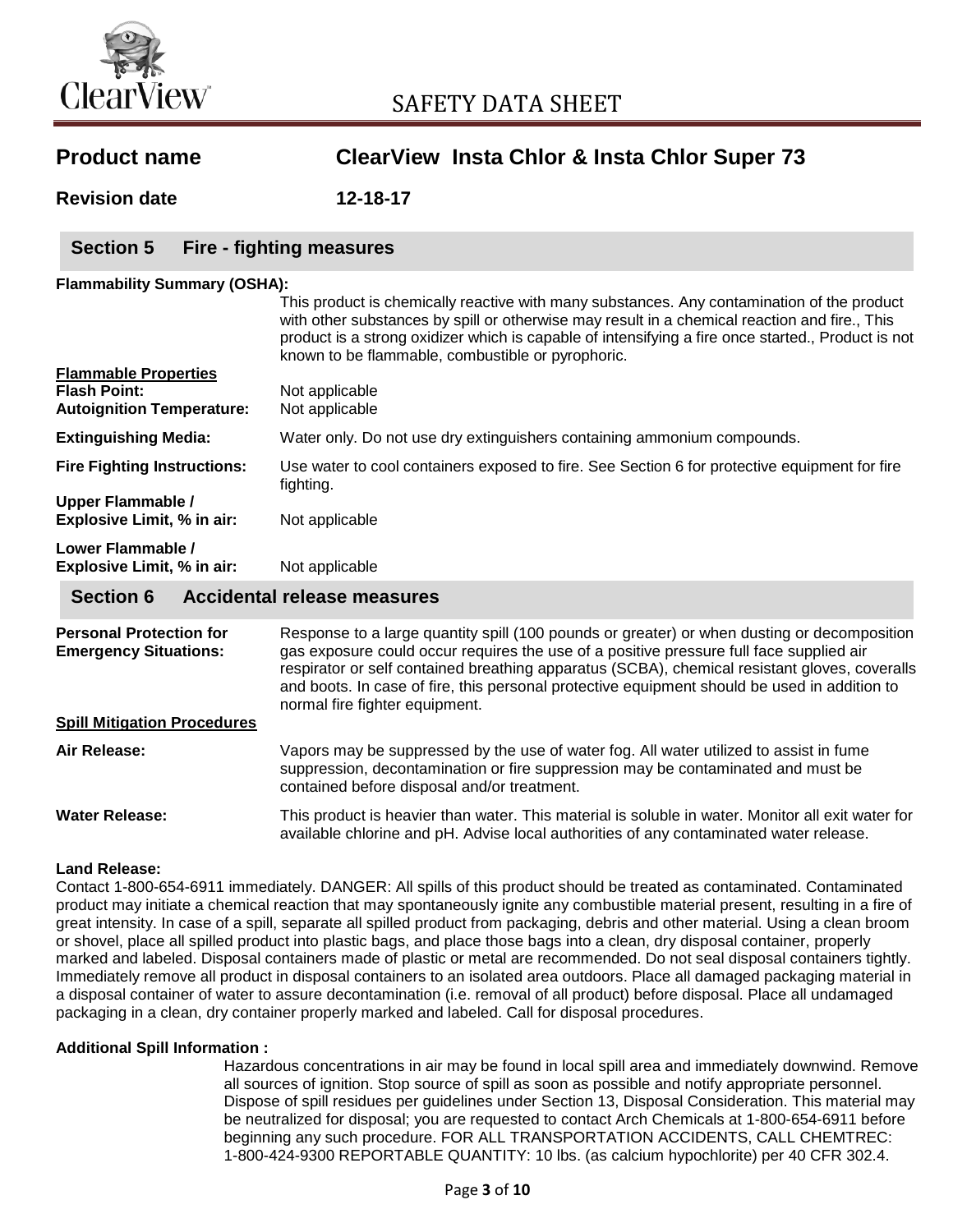

| <b>Product name</b>                                                           | <b>ClearView Insta Chlor &amp; Insta Chlor Super 73</b>                                                                                                                                                                                                                                                                                                                                                                                                                                                                                                                                                                                                         |  |  |
|-------------------------------------------------------------------------------|-----------------------------------------------------------------------------------------------------------------------------------------------------------------------------------------------------------------------------------------------------------------------------------------------------------------------------------------------------------------------------------------------------------------------------------------------------------------------------------------------------------------------------------------------------------------------------------------------------------------------------------------------------------------|--|--|
| <b>Revision date</b>                                                          | $12 - 18 - 17$                                                                                                                                                                                                                                                                                                                                                                                                                                                                                                                                                                                                                                                  |  |  |
| <b>Section 7</b><br><b>Handling and storage</b>                               |                                                                                                                                                                                                                                                                                                                                                                                                                                                                                                                                                                                                                                                                 |  |  |
| Handling:                                                                     | Avoid inhalation of dust and fumes. Do not take internally. Avoid contact with skin,<br>eyes and clothing. Upon contact with skin or eyes, wash off with water. Remove<br>contaminated clothing and wash before reuse.                                                                                                                                                                                                                                                                                                                                                                                                                                          |  |  |
| Storage:                                                                      | Keep product tightly sealed in original containers. Store product in a cool, dry, well-<br>ventilated area. Store away from combustible or flammable products. Keep product<br>packaging clean and free of all contamination, including, e.g. other pool treatment<br>products, acids, organic materials, nitrogen-containing compounds, dry powder fire<br>extinguishers (containing mono-ammonium phosphate), oxidizers, all corrosive<br>liquids, flammable or combustible materials, etc.                                                                                                                                                                   |  |  |
| <b>Shelf Life Limitations:</b>                                                | Do not store product where the average daily temperature exceeds 95° F. Storage<br>above this temperature may result in rapid decomposition, evolution of chlorine gas<br>and heat sufficient to ignite combustible products. Shelf life (that is, the period of<br>time before the product goes below stated label strength) is determined by storage<br>time and temperatures. Store in a cool, dry and well ventilated area. Prolonged<br>storage at elevated temperatures will significantly shorten the shelf life. Storage in a<br>climate controlled storage area or building is recommended in those areas where<br>extremes of high temperature occur. |  |  |
| <b>Incompatible Materials for Storage:</b>                                    | Do not allow product to come in contact with other materials, including e.g. other<br>pool treatment products, acids, organic materials, nitrogen-containing compounds,<br>dry powder fire extinguishers (containing mono-ammonium phosphate), oxidizers, all<br>corrosive liquids, flammable or combustible materials, etc. A chemical reaction with<br>such substances can cause a fire of great intensity.                                                                                                                                                                                                                                                   |  |  |
|                                                                               | Do Not Store At temperatures Above: Average daily temperature of 35° C / 95° F. Storage above this temperature may<br>result in rapid decomposition, evolution of chlorine gas and heat sufficient to ignite<br>combustible products.                                                                                                                                                                                                                                                                                                                                                                                                                           |  |  |
| <b>Section 8</b><br><b>Exposure controls / personal protection</b>            |                                                                                                                                                                                                                                                                                                                                                                                                                                                                                                                                                                                                                                                                 |  |  |
| <b>Ventilation:</b><br><b>Protective Equipment for Routine Use of Product</b> | Local exhaust ventilation or other engineering controls are normally required when handling<br>or using this product to keep airborne exposures below the TLV, PEL or other recommended<br>exposure limit.                                                                                                                                                                                                                                                                                                                                                                                                                                                      |  |  |
| <b>Respiratory Protection:</b><br><b>Respirator Type:</b>                     | Wear a NIOSH approved respirator if levels above the exposure limits are possible.<br>A NIOSH approved full-face air purifying respirator equipped with combination chlorine/P100<br>cartridges. Air purifying respirators should not be used in oxygen deficient or IDLH<br>atmospheres or if exposure concentrations exceed ten (10) times the published limit.                                                                                                                                                                                                                                                                                               |  |  |
| <b>Skin Protection:</b>                                                       | Wear impervious gloves to avoid skin contact. A full impervious suit is recommended if<br>exposure is possible to a large portion of the body. A safety shower should be provided in<br>the immediate work area.                                                                                                                                                                                                                                                                                                                                                                                                                                                |  |  |
| <b>Eye Protection:</b>                                                        | Use chemical goggles. Emergency eyewash should be provided in the immediate work area.                                                                                                                                                                                                                                                                                                                                                                                                                                                                                                                                                                          |  |  |
| <b>Protective Clothing Type:</b>                                              | Neoprene, Nitrile, Natural rubber (This includes: gloves, boots, apron, protective suit)                                                                                                                                                                                                                                                                                                                                                                                                                                                                                                                                                                        |  |  |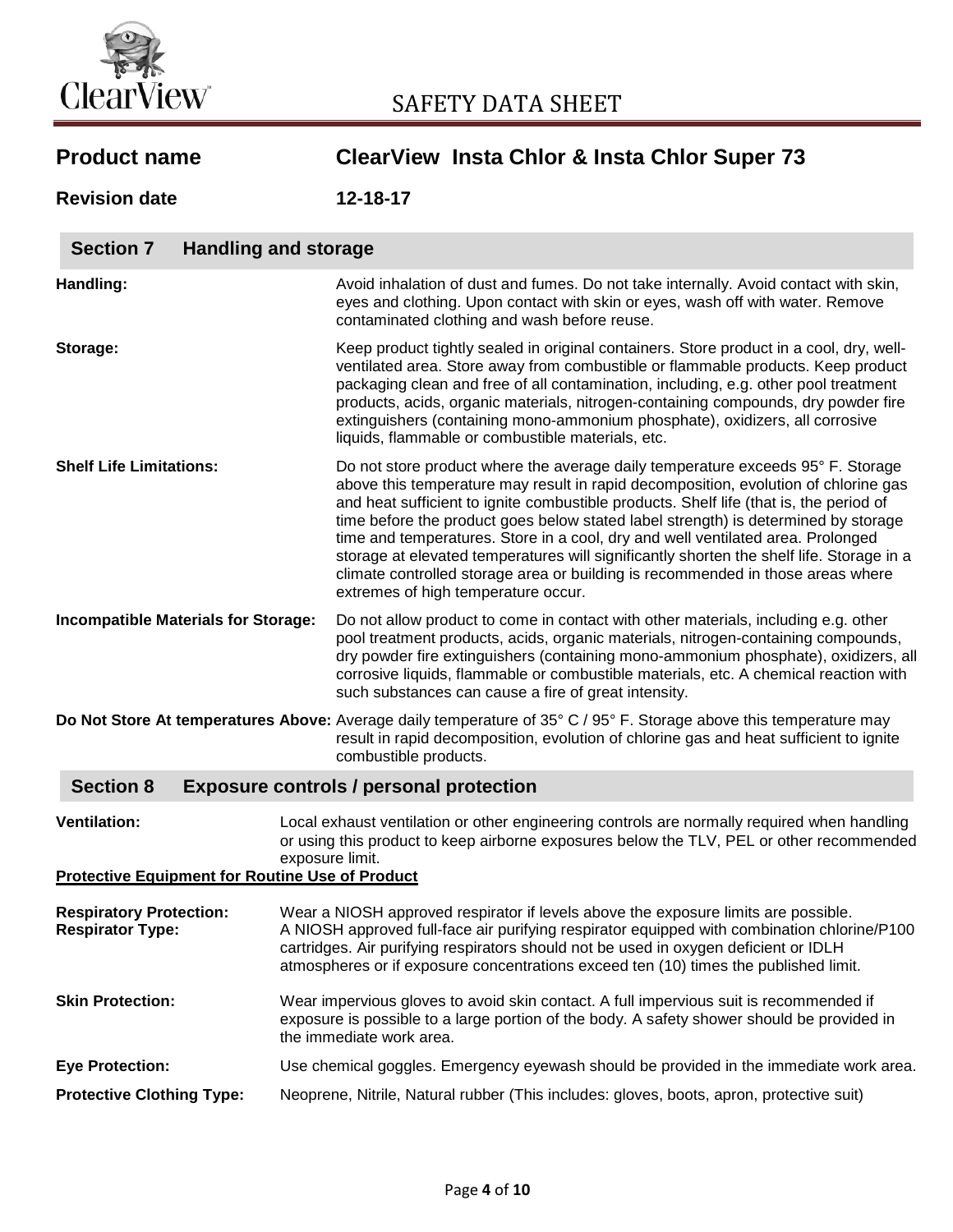

## **Revision date 12-18-17**

## **Components with workplace control parameters**

| <b>COMPONENTS / CAS#</b>         | <b>VALUE</b> | <b>CONTROL PARAMETERS</b> | <b>BASIS (Update)</b> |
|----------------------------------|--------------|---------------------------|-----------------------|
| CALCIUM HYPOCHLORITE (7778-54-3) | TWA          | l mg/m3                   | ARCH OEL*             |
| CALCIUM HYPOCHLORITE (7778-54-3) | Conc         | 37 - 48 mg/m3             | NIOSH/GUIDE IDLH      |
| CALCIUM HYDROXIDE (1305-62-0)    | TWA          | $5 \,\mathrm{mag/m}$      | ACGIH (02 2014)       |

ARCH OEL: Arch Recommended Occupational Exposure Guideline.

## **Section 9 Physical and chemical properties**

| <b>Physical State:</b><br>Color:                 | Solid<br>White                                                                                                                                                                                                                                         | Form:<br>Odor:                | Free flowing, granular<br>Chlorine-like |
|--------------------------------------------------|--------------------------------------------------------------------------------------------------------------------------------------------------------------------------------------------------------------------------------------------------------|-------------------------------|-----------------------------------------|
| <b>Molecular Weight:</b>                         | (Active ingredient) 143.00 g/mol                                                                                                                                                                                                                       | pH:                           | 10.4 - 10.8 (1% solution in neutral,    |
| <b>Boiling Point:</b>                            | Not applicable                                                                                                                                                                                                                                         |                               | distilled water) (@ 25 Deg. C)          |
| Melting point/                                   |                                                                                                                                                                                                                                                        |                               |                                         |
| freezing point                                   | Not applicable                                                                                                                                                                                                                                         | <b>Density:</b>               | $0.8$ g/cc                              |
| Vapor Pressure:                                  | (@ 25 Deg. C) Not applicable                                                                                                                                                                                                                           | Vapor Density: Not applicable |                                         |
| <b>Viscosity:</b>                                | Not applicable                                                                                                                                                                                                                                         | Fat Solubility: No data       |                                         |
| <b>Solubility in Water:</b>                      | 18 % (@ 25 Deg. C) Product also contains                                                                                                                                                                                                               |                               | <b>Evaporation Rate: Not applicable</b> |
|                                                  | calcium hydroxide and calcium carbonate<br>which will leave a residue.                                                                                                                                                                                 |                               |                                         |
| <b>Partition coefficient</b><br>n-octanol/water: | No data                                                                                                                                                                                                                                                | Oxidizing:                    | Oxidizer                                |
| Volatiles, % by vol.:                            | Not applicable                                                                                                                                                                                                                                         |                               |                                         |
| <b>VOC Content:</b>                              | This product does not contain any chemicals listed under the U.S. Clean Air Act Section 111 SOCMI<br>Intermediate or Final VOC's (40 CFR 60.489). This product does not contain any VOC exemptions<br>listed under the U.S. Clean Air Act Section 450. |                               |                                         |
| <b>HAP Content:</b>                              | Not applicable                                                                                                                                                                                                                                         |                               |                                         |

## **Section 10 Stability and reactivity**

| <b>Stability and Reactivity</b><br>Summary: | Product is not sensitive to mechanical shock or impact. Product is not sensitive to electrical<br>static discharge. Product will not undergo hazardous polymerization. Product is an NFPA<br>Class 3 oxidizer which can cause a severe increase in fire intensity. Not pyrophoric. Not an<br>organic peroxide. If subjected to excessive temperatures, the product may undergo rapid<br>decomposition, evolution of chlorine gas, and heat sufficient to ignite combustible<br>substances. If product is exposed to small amounts of water, it can react violently to produce<br>heat and toxic gases and spatter. Use copious amounts of water for fires involving this<br>product. |  |
|---------------------------------------------|--------------------------------------------------------------------------------------------------------------------------------------------------------------------------------------------------------------------------------------------------------------------------------------------------------------------------------------------------------------------------------------------------------------------------------------------------------------------------------------------------------------------------------------------------------------------------------------------------------------------------------------------------------------------------------------|--|
| <b>Conditions to Avoid:</b>                 | Do not store next to heat source, in direct sunlight, or elevated storage temperature. Do not<br>store where the daily average temperature exceeds 95 °F. Prevent ingress of humidity and<br>moisture into container or package. Always close the lid.                                                                                                                                                                                                                                                                                                                                                                                                                               |  |
| <b>Chemical Incompatibility:</b>            | This product is chemically reactive with many substances, including, e.g., other pool<br>treatment products, acids, organics, nitrogen-containing compounds, dry powder fire<br>extinguishers (containing mono-ammonium phosphate), oxidizers, corrosive, flammable or<br>combustible materials. Do not allow product to contact any foreign matter, including other<br>water treatment products. Contamination or improper use may cause a fire of great intensity,<br>explosion or the release of toxic gases. If product is exposed to small amounts of water, it<br>can react violently to produce heat and toxic gases and spatter.                                             |  |
| <b>Hazardous Decomposition Products:</b>    | Chlorine                                                                                                                                                                                                                                                                                                                                                                                                                                                                                                                                                                                                                                                                             |  |
| <b>Decomposition Temperature:</b>           | 170 - 180 °C - , 338 - 356 °F-                                                                                                                                                                                                                                                                                                                                                                                                                                                                                                                                                                                                                                                       |  |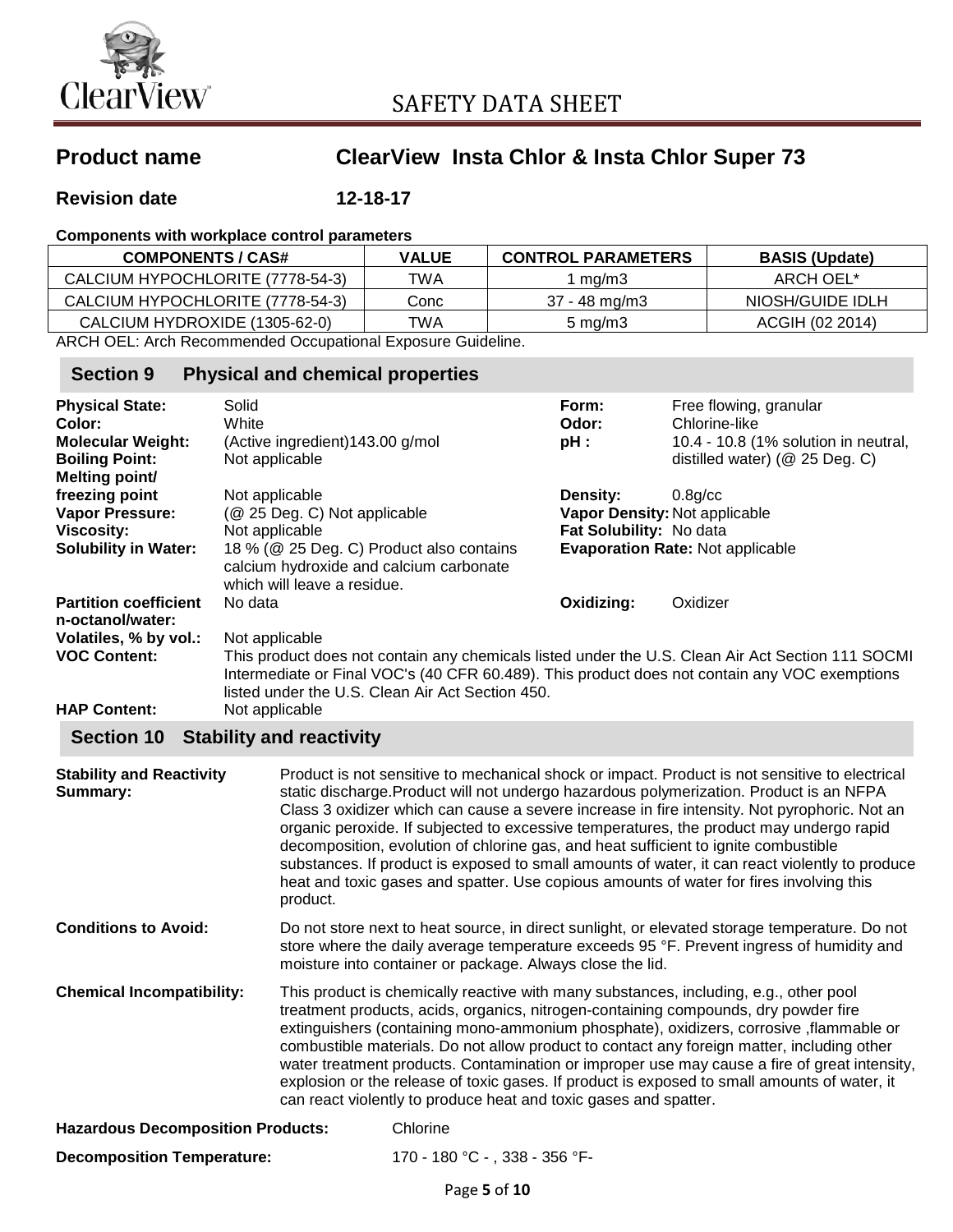

| <b>Product name</b>                                                                                                                                                    | <b>ClearView Insta Chlor &amp; Insta Chlor Super 73</b>                                                                                                                                                                                                                                                                                                                                                                                                                                                                                                                                                                                                                                        |
|------------------------------------------------------------------------------------------------------------------------------------------------------------------------|------------------------------------------------------------------------------------------------------------------------------------------------------------------------------------------------------------------------------------------------------------------------------------------------------------------------------------------------------------------------------------------------------------------------------------------------------------------------------------------------------------------------------------------------------------------------------------------------------------------------------------------------------------------------------------------------|
| <b>Revision date</b>                                                                                                                                                   | 12-18-17                                                                                                                                                                                                                                                                                                                                                                                                                                                                                                                                                                                                                                                                                       |
| <b>Section 11 Toxicological information</b>                                                                                                                            |                                                                                                                                                                                                                                                                                                                                                                                                                                                                                                                                                                                                                                                                                                |
| <b>Component Animal Toxicology</b><br>Oral LD50 value:<br><b>CALCIUM HYPOCHLORITE</b><br><b>SODIUM CHLORIDE</b><br><b>CALCIUM CHLORIDE</b><br><b>CALCIUM HYDROXIDE</b> | LD50 (65% calcium hypochlorite) 850 mg/kg Rat<br>$LD50 = 3,000$ mg/kg Rat<br>$LD50 = 1,000$ mg/kg Rat<br>$LD50 = 7,340$ mg/kg Rat                                                                                                                                                                                                                                                                                                                                                                                                                                                                                                                                                              |
| <b>Component Animal Toxicology</b><br>Dermal LD50 value:                                                                                                               |                                                                                                                                                                                                                                                                                                                                                                                                                                                                                                                                                                                                                                                                                                |
| <b>CALCIUM HYPOCHLORITE</b><br><b>SODIUM CHLORIDE</b><br><b>CALCIUM CHLORIDE</b><br><b>CALCIUM HYDROXIDE</b>                                                           | LD50 (65% calcium hypochlorite) $> 2,000$ mg/kg Rabbit<br>LD50 > 10,000 mg/kg Rabbit<br>$LD50 = 2,630$ mg/kg Rat<br>No data                                                                                                                                                                                                                                                                                                                                                                                                                                                                                                                                                                    |
| <b>Component Animal Toxicology</b><br><b>Inhalation LC50 value:</b>                                                                                                    |                                                                                                                                                                                                                                                                                                                                                                                                                                                                                                                                                                                                                                                                                                |
| <b>CALCIUM HYPOCHLORITE</b>                                                                                                                                            | Inhalation LC50 1 h (65% calcium hypochlorite), (Nose Only) = 2.04 mg/l Rat<br>Inhalation LC50 4 h (65% calcium hypochlorite), (Nose Only) = 0.51 mg/l Rat                                                                                                                                                                                                                                                                                                                                                                                                                                                                                                                                     |
| <b>SODIUM CHLORIDE</b><br><b>CALCIUM CHLORIDE</b><br><b>CALCIUM HYDROXIDE</b>                                                                                          | Inhalation LC50 1 h > 42 mg/l Rat<br>No data<br>No data                                                                                                                                                                                                                                                                                                                                                                                                                                                                                                                                                                                                                                        |
| <b>Product Animal Toxicity</b><br>Oral LD50 value:<br>Dermal LD50 value:<br><b>Inhalation LC50 value:</b>                                                              | LD50 Approximately 800 mg/kg Rat<br>$LD50 > 2,000$ mg/kg Rabbit<br>Inhalation LC50 1.00 h (Nose Only) > 2.04 mg/l Rat Inhalation LC50 4 h (Nose Only) > $0.51$<br>mg/l Rat Inhalation LC50 1 h (Nose Only) > 2.04 mg/l Rat Inhalation LC50 4 h (Nose Only) ><br>0.51 mg/l Rat                                                                                                                                                                                                                                                                                                                                                                                                                  |
| <b>Skin Irritation:</b>                                                                                                                                                | DRY MATERIAL CAUSES MODERATE SKIN IRRITATION., WET MATERIAL CAUSES<br><b>SKIN BURNS.</b>                                                                                                                                                                                                                                                                                                                                                                                                                                                                                                                                                                                                       |
| <b>Eye Irritation:</b><br><b>Skin Sensitization:</b>                                                                                                                   | Corrosive to eyes.<br>This material is not known or reported to be a skin or respiratory sensitizer.                                                                                                                                                                                                                                                                                                                                                                                                                                                                                                                                                                                           |
| <b>Acute Toxicity:</b>                                                                                                                                                 | This product is corrosive to all tissues contacted and upon inhalation, may cause irritation to<br>mucous membranes and respiratory tract. The dry material is irritating to the skin. However<br>when wet, it will produce burns to the skin.                                                                                                                                                                                                                                                                                                                                                                                                                                                 |
| <b>Subchronic / Chronic</b><br><b>Toxicity:</b>                                                                                                                        | There are no known or reported effects from repeated exposure except those secondary to<br>burns.                                                                                                                                                                                                                                                                                                                                                                                                                                                                                                                                                                                              |
| <b>Reproductive and</b><br><b>Developmental Toxicity:</b>                                                                                                              | Calcium hypochlorite has been tested for teratogenicity in laboratory animals. Results of this<br>study have shown that calcium hypochlorite is not a teratogen.                                                                                                                                                                                                                                                                                                                                                                                                                                                                                                                               |
|                                                                                                                                                                        | <b>CALCIUM CHLORIDE</b> Not known or reported to cause reproductive or developmental toxicity.                                                                                                                                                                                                                                                                                                                                                                                                                                                                                                                                                                                                 |
| <b>Mutagenicity:</b>                                                                                                                                                   | Calcium hypochlorite has been tested in the Dominant lethal assay in male mice, and it did<br>not induce a dominant lethal response. Calcium hypochlorite has been reported to produce<br>mutagenic activity in two in vitro assays. It has, however, been shown to lack the capability to<br>produce mutations in animals based on results from the micronucleus assay. In vitro assays<br>frequently are inappropriate to judge the mutagenic potential of bactericidal chemicals due to<br>a high degree of cellular toxicity. The concentration which produces mutations in these in vitro<br>assays is significantly greater than the concentrations used for disinfection. Based on high |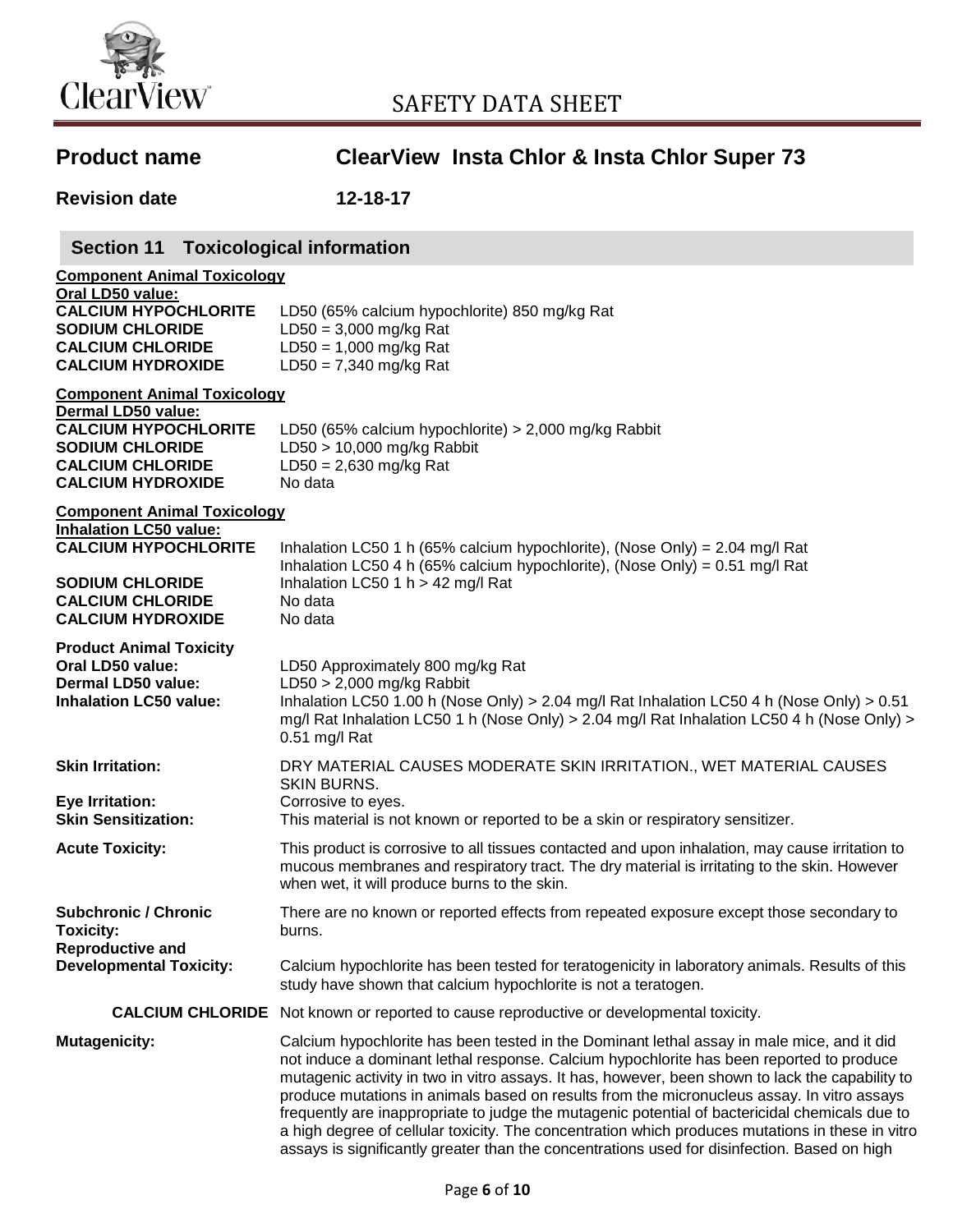

| <b>Product name</b>  | <b>ClearView Insta Chlor &amp; Insta Chlor Super 73</b>                                                                                                                                                                                                                                                                                                                                                                                                                                                                                                                                                                                                                                        |  |
|----------------------|------------------------------------------------------------------------------------------------------------------------------------------------------------------------------------------------------------------------------------------------------------------------------------------------------------------------------------------------------------------------------------------------------------------------------------------------------------------------------------------------------------------------------------------------------------------------------------------------------------------------------------------------------------------------------------------------|--|
| <b>Revision date</b> | $12 - 18 - 17$                                                                                                                                                                                                                                                                                                                                                                                                                                                                                                                                                                                                                                                                                 |  |
| <b>Section 11</b>    | Toxicological information (Continued)                                                                                                                                                                                                                                                                                                                                                                                                                                                                                                                                                                                                                                                          |  |
|                      | cellular toxicity in in vitro assays and the lack of mutagenicity in animals, the risk of genetic<br>damage to humans is judged not significant.                                                                                                                                                                                                                                                                                                                                                                                                                                                                                                                                               |  |
|                      | <b>CALCIUM CHLORIDE</b> This product was determined to be non-mutagenic in the Ames assay. It was also shown to<br>be non-clastogenic in the chromosomal aberration test.                                                                                                                                                                                                                                                                                                                                                                                                                                                                                                                      |  |
| Carcinogenicity:     | This product is not known or reported to be carcinogenic by any reference source including<br>IARC, OSHA, NTP or EPA. One hundred mice were exposed dermally 3 times a week for 18<br>months to a solution of calcium hypochlorite. Histopathological examination failed to show an<br>increased incidence of tumors. IARC (International Agency for Research on Cancer) reviewed<br>studies conducted with several hypochlorite salts. IARC has classified hypochlorite salts as<br>having inadequate evidence for carcinogenicity to humans and animals. IARC therefore<br>considers hypochlorite salts to be not classifiable as to their carcinogenicity to humans<br>(Group 3 Substance). |  |
|                      | <b>CALCIUM CHLORIDE</b> This chemical is not known or reported to be carcinogenic by any reference source including<br>IARC, OSHA, NTP, or EPA.                                                                                                                                                                                                                                                                                                                                                                                                                                                                                                                                                |  |

## **Section 12 Ecological information**

| Overview:<br><b>Ecological Toxicity Values for:</b>                                                                                                       | Highly toxic to fish and other aquatic organisms.<br><b>CALCIUM HYPOCHLORITE</b>                                                                                                                                 |
|-----------------------------------------------------------------------------------------------------------------------------------------------------------|------------------------------------------------------------------------------------------------------------------------------------------------------------------------------------------------------------------|
| <b>Bluegill-</b><br>Rainbow trout (Salmo gairdneri),-<br>Daphnia magna,-<br><b>Bobwhite quail-</b><br><b>Mallard ducklings-</b><br><b>Bobwhite quail-</b> | (nominal, static). 96 h LC50 0.088 mg/l<br>(nominal, static). 96 h LC50 0.16 mg/l<br>(nominal, static). 48 h LC50 0.11 mg/l<br>Dietary $LC50 > 5,000$ ppm<br>Dietary $LC50 > 5,000$ ppm<br>Oral LD50 3,474 mg/kg |
| <b>Ecological Toxicity Values for:</b>                                                                                                                    | <b>CALCIUM CHLORIDE</b>                                                                                                                                                                                          |
| <b>Bluegill-</b>                                                                                                                                          | (nominal, static). 96 h LC50 = $10,650$ mg/l                                                                                                                                                                     |
| <b>Mosquito fish-</b>                                                                                                                                     | (nominal, static). 96 h LC50 = $13,400$ mg/l                                                                                                                                                                     |
| <b>Pimephales promelas</b>                                                                                                                                |                                                                                                                                                                                                                  |
| (fathead minnow)-                                                                                                                                         | (nominal, static). 96 h LC50 = $4,630$ mg/l                                                                                                                                                                      |
| Daphnia magna,-                                                                                                                                           | (nominal, static). 48 h LC50= 2,770 mg/l                                                                                                                                                                         |
| Ceriodaphnia dubia-                                                                                                                                       | (nominal, static). 48 h LC50= 1,830 mg/l                                                                                                                                                                         |
| Nitzschia linearis (diatom)-                                                                                                                              | (nominal, static). 5 day $LC50 = 3,130$ mg/l                                                                                                                                                                     |

## **Section 13 Disposal considerations**

**CARE MUST BE TAKEN TO PREVENT ENVIRONMENTAL CONTAMINATION FROM THE USE OF THE MATERIAL. THE USER OF THE MATERIAL HAS THE RESPONSIBILITY TO DISPOSE OF UNUSED MATERIAL, RESIDUES AND CONTAINERS IN COMPLIANCE WITH ALL RELEVANT LOCAL, STATE AND FEDERAL LAWS AND REGULATIONS REGARDING TREATMENT, STORAGE AND DISPOSAL FOR HAZARDOUS AND NONHAZARDOUS WASTES.**

| <b>Waste Disposal Summary:</b>       | If this product becomes a waste, it meets the criteria of a hazardous waste as defined under<br>40 CFR 261 and would have the following EPA hazardous waste number: D001. If this<br>product becomes a waste, it will be a hazardous waste which is subject to the Land Disposal<br>restrictions under 40 CFR 268 and must be managed accordingly. |
|--------------------------------------|----------------------------------------------------------------------------------------------------------------------------------------------------------------------------------------------------------------------------------------------------------------------------------------------------------------------------------------------------|
| <b>Disposal Methods:</b>             | As a hazardous solid waste it should be disposed of in accordance with local, state and<br>federal regulations.                                                                                                                                                                                                                                    |
| <b>Potential US EPA Waste Codes:</b> | D001                                                                                                                                                                                                                                                                                                                                               |
|                                      |                                                                                                                                                                                                                                                                                                                                                    |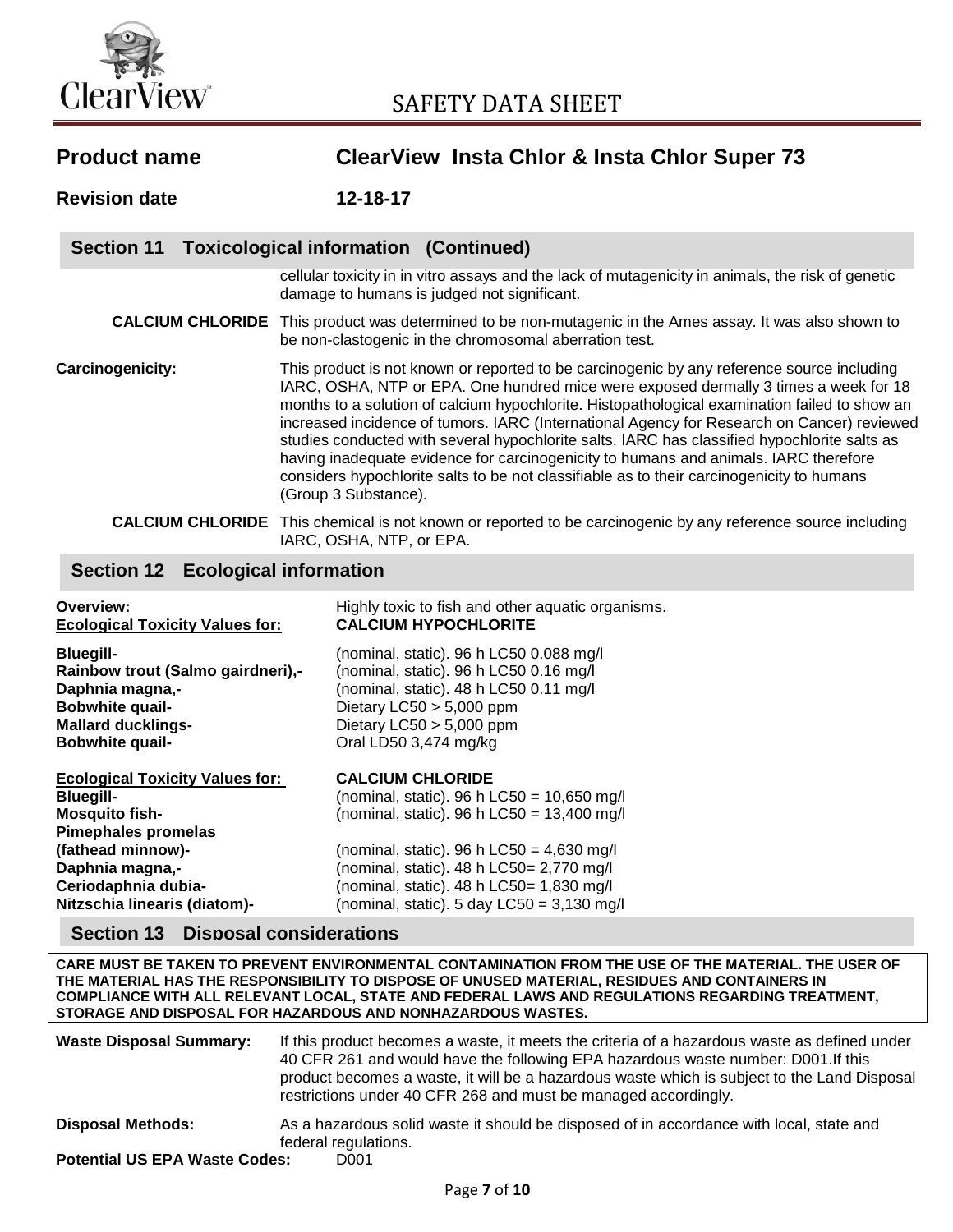

| <b>Product name</b>  | <b>ClearView Insta Chlor &amp; Insta Chlor Super 73</b> |
|----------------------|---------------------------------------------------------|
| <b>Revision date</b> | 12-18-17                                                |

## **Section 14 Transport information**

| <b>DOT</b>       |                                                                                                                                                                                                                          |                                                                                                    |
|------------------|--------------------------------------------------------------------------------------------------------------------------------------------------------------------------------------------------------------------------|----------------------------------------------------------------------------------------------------|
|                  | UN number:<br>Description of the goods:<br>Class:<br>Packing group:<br>Labels:<br><b>Emergency Response</b><br><b>Guidebook Number:</b>                                                                                  | 2880<br>Calcium hypochlorite, hydrated mixtures<br>5.1<br>$\mathbf{II}$<br>5.1<br>140              |
| TDG              |                                                                                                                                                                                                                          |                                                                                                    |
|                  | UN number:<br>Description of the goods:<br>Class:<br>Packing group:<br>Labels:                                                                                                                                           | 2880<br>CALCIUM HYPOCHLORITE, HYDRATED MIXTURE<br>5.1<br>$\mathbf{I}$<br>5.1                       |
| <b>IATA</b>      |                                                                                                                                                                                                                          |                                                                                                    |
|                  | UN number:<br>Description of the goods:<br>Class:<br>Packing group:<br>Labels:<br><b>Packing instruction (cargo aircraft):</b><br>Packing instruction (passenger aircraft):<br>Packing instruction (passenger aircraft): | 2880<br>Calcium hypochlorite, hydrated mixture<br>5.1<br>$\mathbf{H}$<br>5.1<br>562<br>558<br>Y544 |
|                  |                                                                                                                                                                                                                          |                                                                                                    |
|                  | <b>UN number:</b><br>Description of the goods:<br>Class:<br><b>Packing group:</b><br>Labels:<br><b>EmS Number 1:</b><br><b>EmS Number 2:</b>                                                                             | 2880<br>CALCIUM HYPOCHLORITE, HYDRATED MIXTURE<br>5.1<br>$\mathbf{II}$<br>5.1<br>F-H<br>$S-Q$      |
| <b>IMDG-CODE</b> | <b>Marine pollutant:</b>                                                                                                                                                                                                 | Yes                                                                                                |

## **Section 15 Regulatory information**

**This chemical is a pesticide product registered by the United States Environmental Protection Agency and is subject to certain labeling requirements under federal pesticide law. These requirements differ from the classification criteria and hazard information required for safety data sheets (SDS), and for workplace labels of nonpesticide chemicals.**

| Signal Word:              | <b>DANGER</b>                                                                                                                                                   |
|---------------------------|-----------------------------------------------------------------------------------------------------------------------------------------------------------------|
| <b>Hazard Statements:</b> | Causes substantial but temporary eye injury.<br>Corrosive. Causes skin burns.<br>Corrosive. Causes irreversible eye damage.<br>This pesticide is toxic to fish. |

#### **EPCRA - Emergency Planning and Community Right-to-Know Act**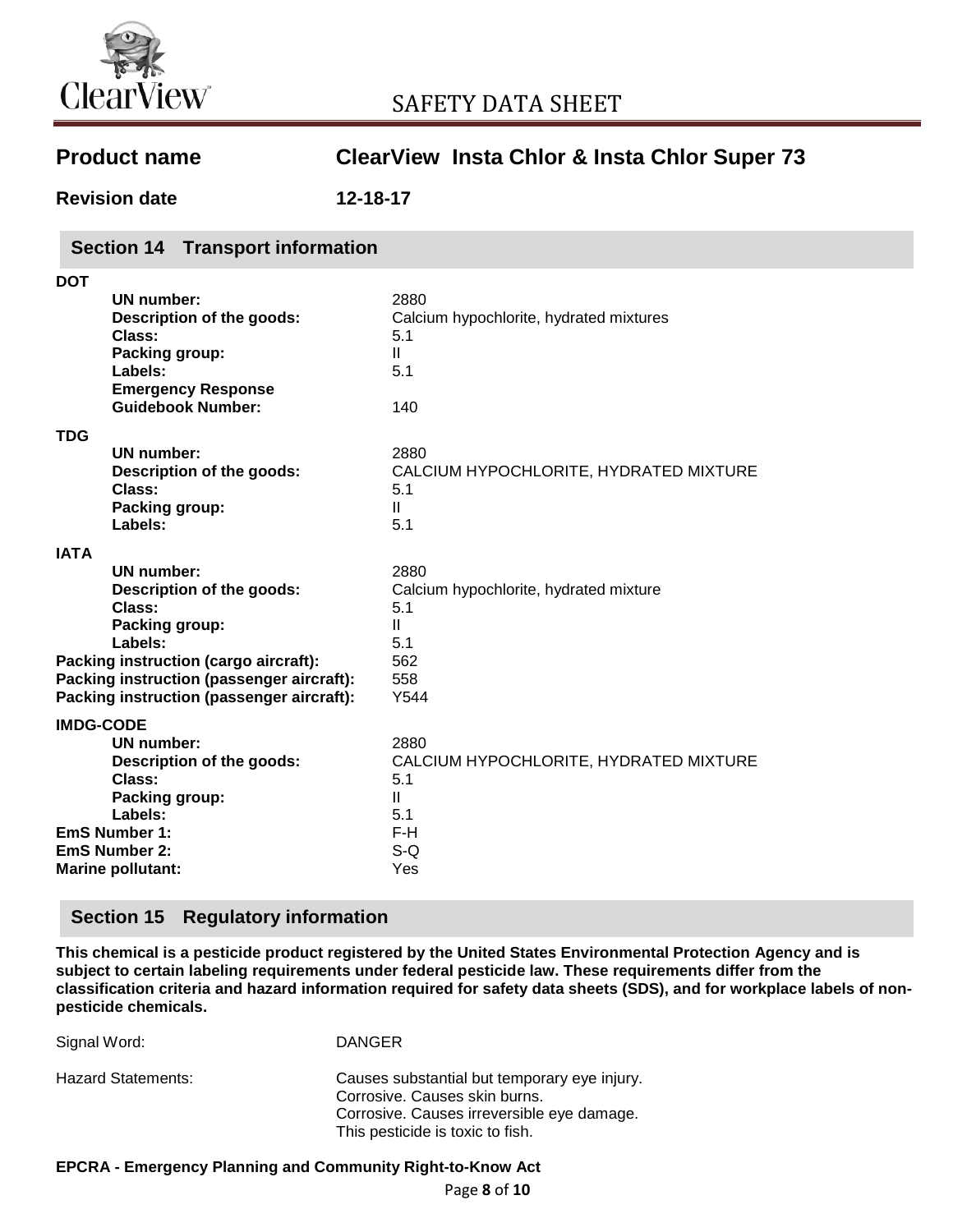

**Revision date 12-18-17**

## **Section 15 Regulatory information (Continued)**

### **CERCLA Reportable Quantity**

| <b>COMPONENTS</b>                | CAS#   | <b>COMPONENT RQ</b><br>(lbs) | <b>Calculated product RQ (lbs)</b> |
|----------------------------------|--------|------------------------------|------------------------------------|
| ' alcium.<br><b>Hypochlorite</b> | '8-h4- | 10                           |                                    |

## **SARA 302**

No chemicals in this material are subject to the reporting requirements of SARA Title III, Section 302.

## **SARA 313**

This material does not contain any chemical components with known CAS numbers that exceed the threshold (De Minimis) reporting levels established by SARA Title III, Section 313.

## **Clean Air Act**

This product does not contain any hazardous air pollutants (HAP), as defined by the U.S. Clean Air Act Section 12 (40 CFR 61).

This product does not contain any chemicals listed under the U.S. Clean Air Act Section 112(r) for Accidental Release Prevention (40 CFR 68.130, Subpart F).

This product does not contain any chemicals listed under the U.S. Clean Air Act Section 111 SOCMI Intermediate or Final VOC's (40 CFR 60.489).

#### **Clean Water Act**

The following Hazardous Substances are listed under the U.S. CleanWater Act, Section 311, Table 116.4A: Calcium hypochlorite 7778-54-3

The following Hazardous Chemicals are listed under the U.S. CleanWater Act, Section 311, Table 117.3: Calcium hypochlorite 7778-54-3

This product does not contain any toxic pollutants listed under the U.S. Clean Water Act Section 307

#### **US State Regulations Massachusetts Right To Know**

|                                 | Calcium hypochlorite<br>Calcium carbonate<br>Calcium chlorate | 7778-54-3<br>471-34-1<br>10137-74-3 |
|---------------------------------|---------------------------------------------------------------|-------------------------------------|
|                                 | Calcium dihydroxide                                           | 1305-62-0                           |
| Pennsylvania Right To Know      |                                                               |                                     |
|                                 | Calcium hypochlorite                                          | 7778-54-3                           |
|                                 | Sodium chloride                                               | 7647-14-5                           |
|                                 | Calcium carbonate                                             | 471-34-1                            |
|                                 | Calcium chlorate                                              | 10137-74-3                          |
|                                 | Calcium chloride                                              | 10043-52-4                          |
|                                 | Calcium dihydroxide                                           | 1305-62-0                           |
| <b>New Jersey Right To Know</b> |                                                               |                                     |
|                                 | Calcium hypochlorite                                          | 7778-54-3                           |
|                                 | Sodium chloride                                               | 7647-14-5                           |
|                                 | Calcium carbonate                                             | 471-34-1                            |
|                                 | Calcium chlorate                                              | 10137-74-3                          |
|                                 | Calcium chloride                                              | 10043-52-4                          |
|                                 | Calcium dihydroxide                                           | 1305-62-0                           |